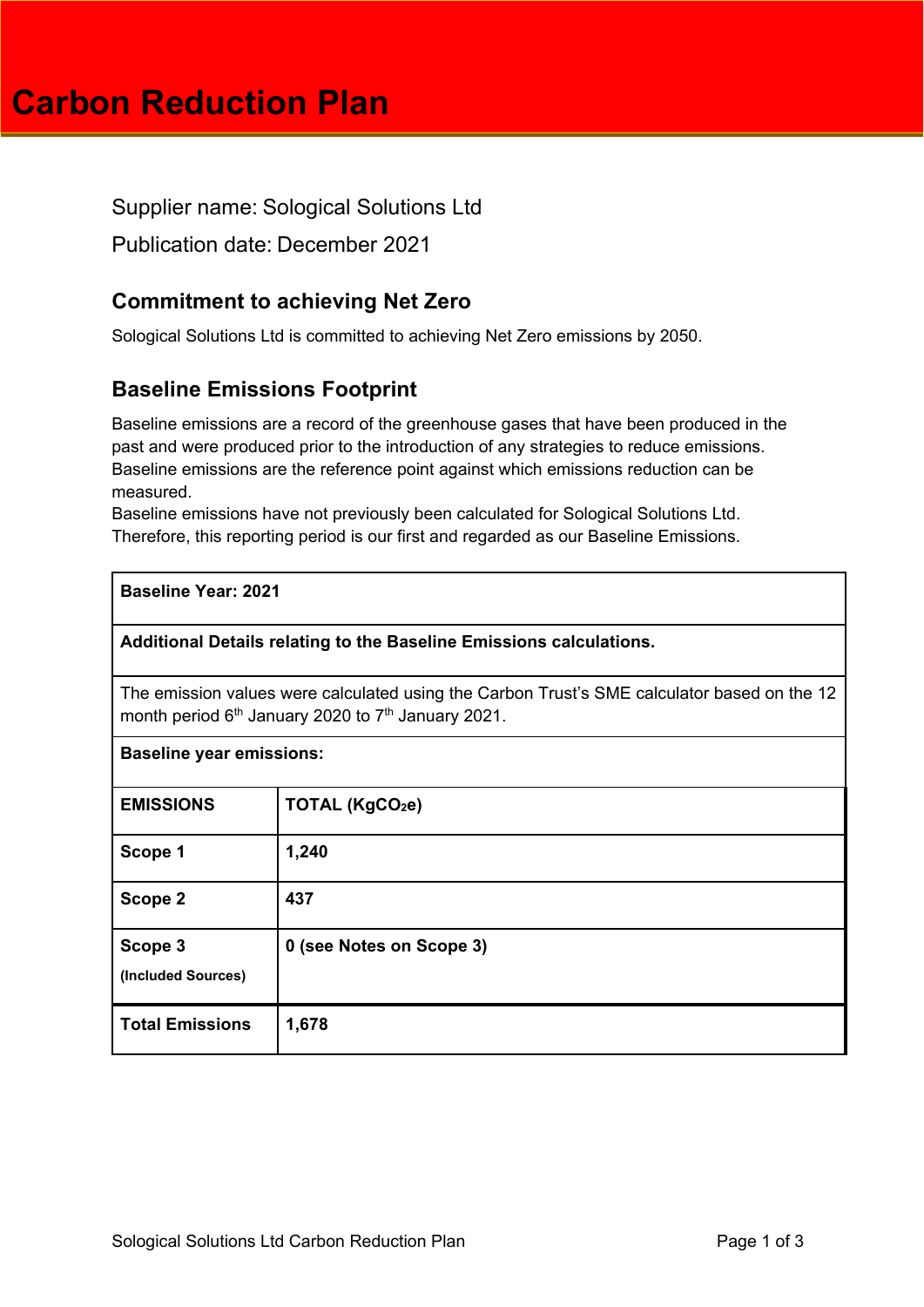#### **Notes on Scope 3**

As a digital service based business we do not undertake

4. Upstream transportation and distribution – as a service based digital business all operations are digital

5. Waste generated in operations – there is no waste generated as all operations are digital in their nature.

6. Business travel – all meetings with customers are undertaken virtually negating the need for travel.

7. Employee commuting - all employees work from home.

9. Downstream transportation and distribution - as a service based digital business all operations are digital.

### **Carbon offset**

As a digital service based business we continue to work to further reduce and balance our carbon footprint. Whilst undertaking this objective we are committed each year to offset 100% of our Scope 1 and 2 emissions through afforestation programmes. We have partnered with Tree-Nation to do this and for 2021 are supporting a community tree planning scheme in the UK.

#### **Emissions reduction targets**

In order to start our progress to achieving Net Zero, we have adopted the following carbon reduction targets.

We project that carbon emissions will decrease over the next five years to 1623 KgCO2e by 2026. This is a reduction of 3.2%



Progress against these targets can be seen in the graph below: